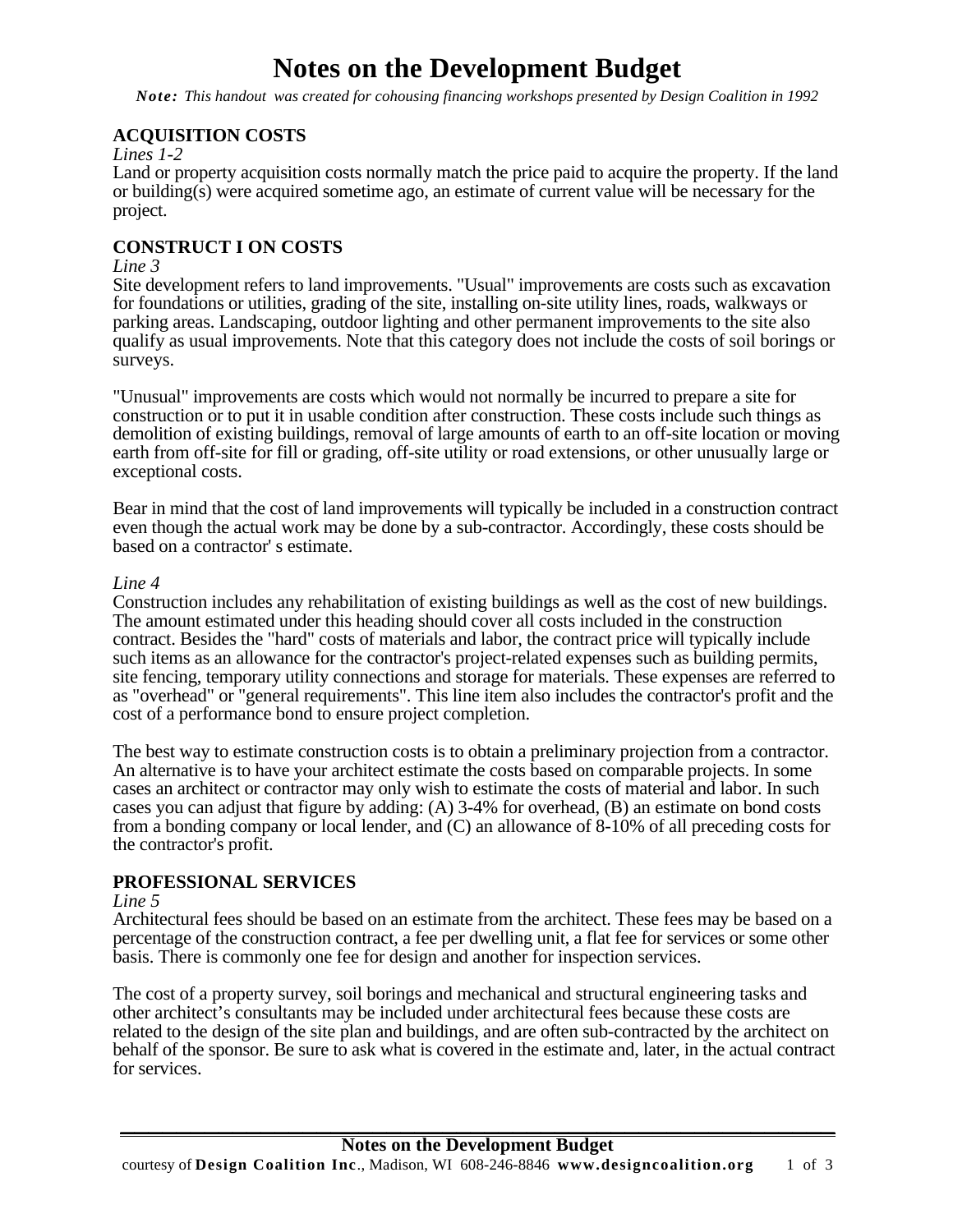# *Line 6*

Legal fees will be incurred throughout a project for tasks such as legal incorporation, contract negotiations, property acquisition, loan closings, management agreements and joint ventures. Unless your project is highly unusual and will require an inordinant amount of legal work, it is possible to get a ballpark estimate by comparing yourselves to other similar projects.

# *Line 7*

In buying land or real property it is almost always necessary to get an appraisal of the property. It is important to make sure that the appraiser you plan to use is acceptable to your lender, since lenders rely on the quality of the appraisal when underwriting loans. Most lending institutions keep a list of approved appraisal firms from which you can choose. Those firms or individuals can provide you with an estimate for services.

### *Line 8*

If the architect for your project does not include the price of the survey in the contract, you'll have to get one independently. Be sure to get estimates from a variety of firms and select one that meets your budget.

#### *Line 9*

Consulting fees may or may not be part of your budget. If you are not experienced with the housing development business you may choose to get some assistance from people with more experience.

The costs of engaging a developer or project manager can be significant, but the benefit of experience and assistance can save time and costly mistakes.

# **LOAN FEES & POINTS**

#### *Lines 10-12*

Loan fees and points are part of the cost of the capital used to finance the project. These are onetime fees (a percentage of the total loan) which you pay to the lender at closing. Loan points, like interest rates, are changeable and sometimes negotiable. Shop around for financing at a variety of lending institutions, as rates and fees can vary considerably.

# **HOLDING COSTS**

The period of time between the beginning of construction and the date when the project is fully occupied is called the holding period. Since any expenses the project incurs during this time are the responsibility of the developer/sponsor, it is important that you estimate them accurately.

#### *Line 13*

Predevelopment and construction loan interest is simply the interest accrued on financing before the final closing. It can be calculated by projecting the period of time you expect to be using those funds until the project is completed and this "interim" financing is replaced by permanent financing.

#### *Line 14*

Operating expenses incurred during the holding period should be included here, and will include things such as utility costs, maintenance and insurance.

#### *Line 15*

Real estate taxes usually have to be paid on a property during the construction period. The sponsor should consult with local taxing authorities to determine the basis on which the property will be assessed, based on preliminary development plans and on the anticipated starting and completion dates for construction. The annual estimated tax bill should be prorated for the construction and marketing period.

#### *Line 16*

The contractor will carry separate builder's risk and liability insurance, but the sponsor may want to